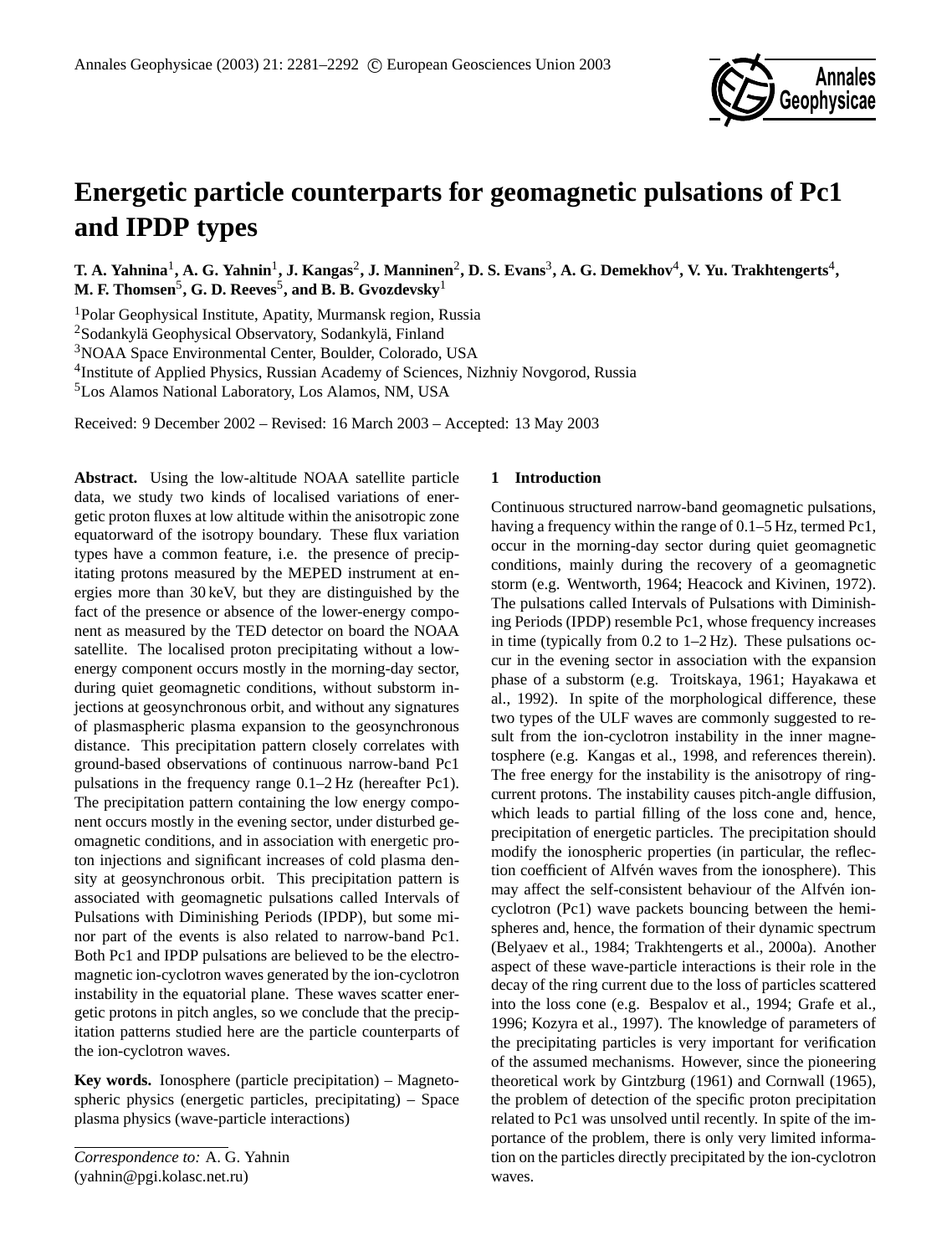Note that it is often difficult to observe the loss-cone filling near the equatorial plane where the loss cone is very small (only a few degrees) and cannot be resolved by a particle detector. To our knowledge, the only observations near the equatorial plane, experimentally evidencing the proton pitchangle diffusion related to the electromagnetic ion-cyclotron (EMIC) waves, are those published very recently by Erlandson and Ukhorskiy (2001). They considered protons with relatively low energies ( $E < 17 \,\text{keV}$ ) and found the behaviour of this population to be consistent with the ion-cyclotron instability.

It is much easier to detect precipitation at low altitudes where the loss cone is larger than the field of view of a typical particle detector. But, to our knowledge, the only previous paper that related a proton precipitation pattern to geomagnetic pulsations in the Pc1 range (namely, to the IPDP pulsations) was the paper by Søraas et al. (1980), who used the energetic-proton data from the ESRO-1 satellite. They observed the bursts of precipitating particles equatorward from the isotropy boundary (the boundary dividing the isotropic precipitation at the poleward side from the trapped population equatorward) during some IPDP events. Only recently, Yahnina et al. (1998, 2000, 2002) found a close relationship between localised precipitation of energetic protons equatorward of isotropy boundary with ground structured Pc1 pulsations ("pearls") using the NOAA low-altitude satellite data and studied this relationship statistically. The localised precipitation bursts were detected mainly in the energy range of 30–80 keV, and their spectra had no detectable extension to the lower energy  $\left($  < 20 keV). Yahnina et al. also noted that morphological features of this precipitation type are in agreement with the features of EMIC waves observed in space at the same latitudes. The authors concluded that the localized proton precipitation marks the Pc1 source field lines. Thus, the localised proton precipitation detected within the zone of anisotropic fluxes should carry an information about the EMIC waves source region. This fact stresses the importance of a detailed study of the characteristics of such precipitation.

Some features of the localised enhancements of energetic proton fluxes (not only precipitating, but mainly locally mirroring) have been discussed by Lundblad and Søraas (1978) on the basis of the ESRO-1 satellite data and more recently by Søraas et al. (1999) on the basis of the NOAA-6 satellite data. However, these authors did not correlate these enhancements with Pc1.

As noted by Yahnina et al. (2000, 2002), the presence of the precipitating particles (i.e. particles within the loss cone) in the localised flux enhancements means a relatively strong diffusion process in the source region, while the enhancements of the only trapped population may be the result of particle drift from the source region or rather weak diffusion. Below we will try to further investigate the morphology of the localised proton precipitation using the data from NOAA-12 satellite and some other data obtained during the year 1996. In Sect. 2 we briefly describe the data used and criteria for the event selection. Section 3 is devoted to a study of the characteristics of the precipitation of interest and their correlations with different related phenomena, including geomagnetic activity indices, plasma parameters at geosynchronous orbit, and geomagnetic pulsations. The results will be discussed in Sect. 4.

## **2 Data and event selection**

#### 2.1 The NOAA satellite instrumentation

The satellites of the NOAA POES series have the polar circular orbit at altitude of some 800 km. For this study the data from two particle instruments on board the NOAA-12 satellite, which crosses the polar region approximately along the meridian 21:00–09:00 MLT, were used.

The MEPED instrument measures energetic particles with four solid-state detector telescopes, two devoted to observing electrons and two to protons. The NOAA satellites are three-axis stabilised, and one pair of electron and proton detectors view along the Earth-satellite radial vector. At high latitudes  $(L > 3)$  the detectors viewing along this direction measures particles within the loss cone. The second pair of detectors view perpendicularly to the Earth-satellite vector and observe particles that will magnetically mirror above the atmosphere. Protons are measured in several energy channels. Three lower energy channels of the MEPED instrument (P1, P2, and P3) have nominal energy passbands of 30– 80 keV, 80–250 keV, and 250–800 keV, respectively. However, it is necessary to note that the solid-state detectors in the proton telescopes suffer radiation damage over time. The impact of this damage is to increase the energy threshold for counting protons from their nominal levels to levels significantly higher. The estimate of the threshold made by comparison with the NOAA-15 satellite data for three-month interval of 1998 showed that after 6.5 years of the NOAA-12 operation, the 30 keV and 80 keV energy thresholds in the 0<sup>°</sup> proton detector increased, respectively, to 50–65 keV and 135–165 keV (depending on assumptions). The thresholds in the 90° telescope increased to 75 keV and 175 keV, respectively. Keeping this fact in mind, as well as the uncertainty in the threshold level for 1996, below we will refer to the measurements in different channels as measurements in the P1-P3 channels, thereby avoiding the specific energy values.

For three electron channels of the MEPED instrument the energy thresholds are  $> 30 \,\text{keV}$ ,  $> 100 \,\text{keV}$ , and  $> 300 \,\text{keV}$ . The TED instrument measures the total energy flux of particles with energy less than 20 keV by two detectors; both viewing within the loss cone at high latitudes. Details of the NOAA particle measurements can be found in Hill et al. (1985) and Kroehl (1982).

#### 2.2 Geosynchronous data

In Sect. 3 we compare the NOAA data with some phenomena observed at geosynchronous orbit. The instruments used for this comparison are the Synchronous Orbit Particle Analyser (SOPA) and Magnetospheric Plasma Analyser (MPA), on board geosynchronous LANL spacecraft (see Belian et al.,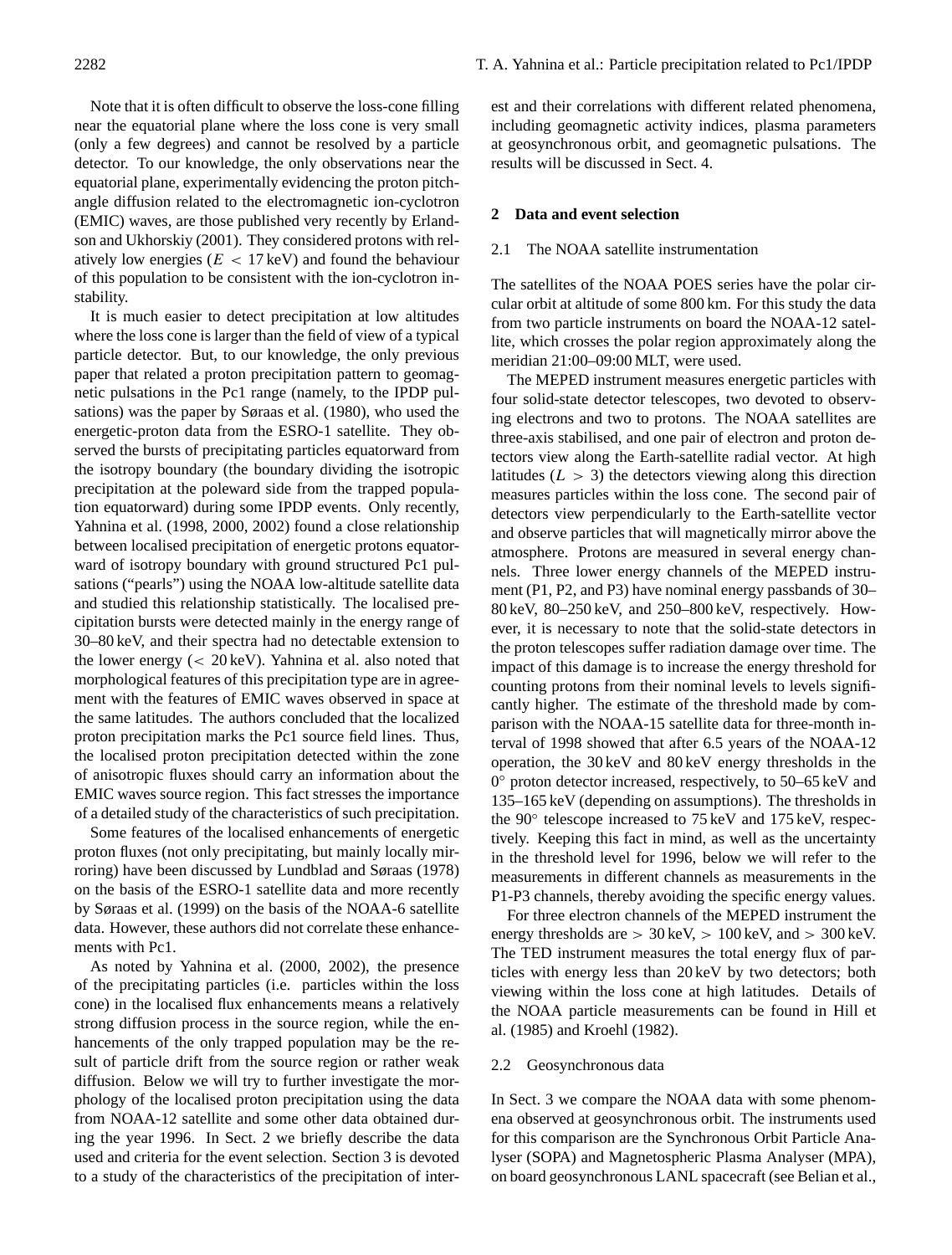10

10

 $10^{2}$ 

08:10 17.11 65.45

**UT** MLT CGLat

2

-1

4

6

10

Flux  $(m<sup>2</sup> sr s)$ <sup>-1</sup>

 $cm<sup>2</sup>$  Sr s)<sup>-1</sup>

Energy flux (erg/cm2 sr s)

Energy flux

erg/cm<sup>2</sup> sr s)

10



# 11 October 1996 NOAA-12

Fig. 1. Examples of localized proton flux enhancements detected in the anisotropic zone by the NOAA-12 satellite. Upper panels shows the data from the MEPED instrument measuring the particles with  $E > 30 \,\text{keV}$ . Thick line presents trapped flux; thin line presents the precipitating flux. Bottom panels show the data from TED instrument (precipitating particles with  $E < 20 \,\text{keV}$ ). (a) The flux enhancement, which does not contain the low-energy component (Type 1); **(b)** The flux enhancement with the low-energy component (Type 2).

08:14 14.97 74.87

08:12 16.29 70.89

1992; Bame et al., 1993). The SOPA instrument measures both electrons and protons with energies  $E > 50$  keV; in this paper, the data from five "low energy" channels are used. The MPA instrument measures particles within the energy range from 1 eV to 40 keV. In this paper, the density of protons with energy less than 10 eV is used to retrieve the information on the cold plasma distribution along the geosynchronous orbit.

#### 2.3 Ground-based magnetic data

The presence of the Pc1/IPDP activity is detected using the data from the search coil magnetometer situated at Sodankylä Geophysical Observatory (SGO),  $L = 5.2$ . Geographic coordinates of SGO are:  $67° 22'$  N,  $26° 38'$  E. The instrument is a part of the Finnish search coil magnetometer network. Information about the network can be found on the Internet (http://spaceweb.oulu.fi/projects/pulsations/). Since mid-1995, the instrument provides the data in digital form. The data are routinely processed, and daily spectrograms of the geomagnetic field variations in the frequency range 0.1 to 4.0 Hz are continuously produced. In the present study, the data for whole year 1996 were used for a correlation with the particle precipitation data.

#### 2.4 Event selection

Searching through the NOAA-12 data for 1996, we selected localised (about 1 degree in latitude) enhancements of the precipitating energetic proton flux within the anisotropic zone (equatorward of the isotropy boundary). The preliminary selection was made from the MEPED energy channel P1. On the whole, 457 such events were found. The flux enhancements were then divided into two groups.

**(a) (b)** 

 14:20 18.40 -64.08

 14:22 18.58 -57.86

 14:18 18.15 -70.27

One group (169 events) contained the localised proton enhancements similar to those studied by Yahnina et al. (2000, 2002). This type of flux enhancement did not contain any measurable energy flux of low-energy (< 20 keV) protons as measured by the TED instrument. An example of this type of event is shown in Fig. 1a. At the top panel of Fig. 1a the data from the MEPED instrument are presented. Thick and thin lines show the trapped and precipitating flux intensities, respectively. The regions of isotropic and anisotropic fluxes are clearly seen in the data. (Note the dominance of precipitating fluxes over the trapped fluxes within the isotropy region. This is due to the difference in the energy thresholds for 0<sup>°</sup> and 90<sup>°</sup> detectors as mentioned in Sect. 2.1.) Within the anisotropic zone, a sharp enhancement of the precipitating flux, together with the prominent variation of the trapped flux intensity, is seen at 08:09:32 UT. It is just this type of flux enhancement that is of interest for us. The bottom panel of Fig. 1a shows precipitating protons detected by the TED instrument. The behaviour of the low-energy proton precipitation at higher latitudes is similar to that of energetic protons within the isotropy region. This agrees with the fact that protons with energy of a few tens of keV are a substantial part of the plasma sheet population (Christon et al., 1988, 1989). The energy flux of the low-energy protons starts to diminish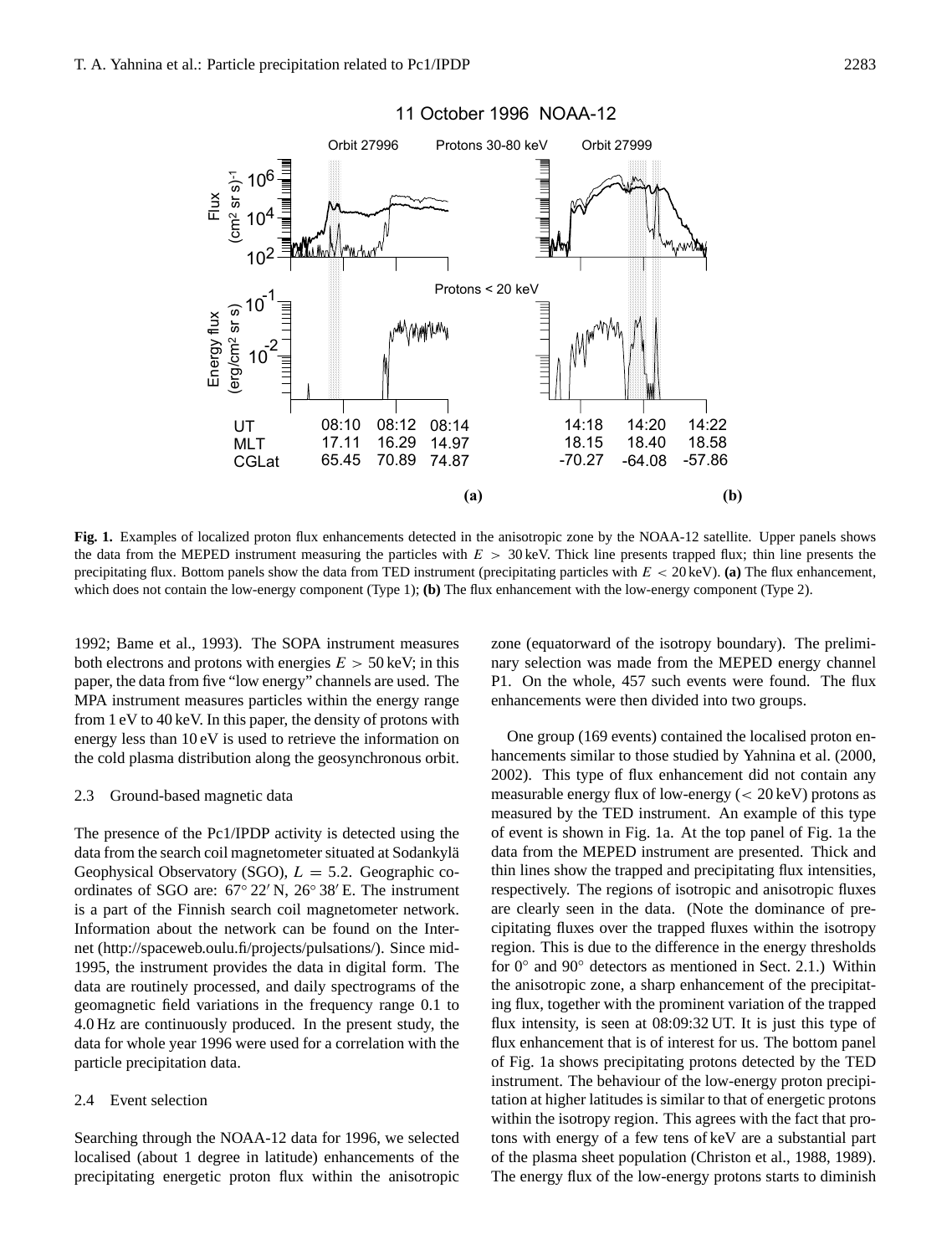

as a function of MLT. Upper panel: number of NOAA-12 passes in **Fig. 2.** Observational statistics for localized proton precipitations 1-h MLT intervals for 1996. Middle panel: Occurrence rate of the Type 1 events. Bottom panel: Occurrence rate for the Type 2 events.

close to (slightly poleward of) the energetic proton isotropy boundary (IB), in agreement with results by Gvozdevsky and Sergeev (1997) (see also Newell et al., 1998, who used the start of the flux reduction at the equatorial edge of the low energetic proton precipitation as a proxy for IB). The lowenergy precipitation is completely absent at the latitude of the high-energy proton enhancement within the anisotropic zone. Hereafter, we will refer to this type of proton flux enhancement as the event of Type 1.

Another group of the proton enhancements (288 events), which we will refer to as Type 2, consist of the localised enhancements like those shown in the upper panel of Fig. 1b. In fact, there are two localised enhancements of energetic protons equatorward of the isotropy boundary: one of them is clearly seen at 14:20:26 UT, and another one, at 14:19:50 UT, that overlaps the isotropic precipitation. These enhancements differ from those shown in Fig. 1a by the presence of bursts of low-energy protons seen in the bottom panel. The lowenergy burst at 14:19:50 UT allows us to distinguish the corresponding enhancement in the P1 channel from the isotropic precipitation zone. Thus, the difference between the two types of the localised enhancements, by our definition, is only in the absence or presence of the lower-energy extension in the energetic proton spectra during the precipitating flux enhancement. This difference can seem to be insignificant. However, as we show below, that difference correlates with much clearer differences in certain other characteristics (i.e. in properties of accompanying ULF emissions).

## **3 Properties of the Type 1 and 2 localised enhancements of proton flux**

## 3.1 Occurrence rate, dependence on MLT

The localised proton bursts of both types were observed at magnetic latitudes 58–70◦ . Figure 2 shows the number of NOAA-12 passes at any MLT sector within this latitudinal interval. Both crossings in the Northern and Southern Hemispheres are counted. Due to the orbit peculiarities, the satellite passes did not cover the local time range of 10:00– 15:00 MLT. The ratio of the number of passes when the proton enhancements were detected to the number of passes within the given MLT hour determines the occurrence rate of the observations for this MLT. Thus, the middle and bottom panels show the occurrence rates of the enhancements of Types 1 and 2, respectively. The Type 1 events have the maximum of occurrence in the morning. (It is possible, however, that the maximum extends to the dayside where there are no observations.) The Type 2 events occur mainly in the evening sector.

The occurrence probability of these events is rather small (only  $\sim$  0.01 and 0.02 in the maximum of the MLT distribution for the Types 1 and 2, respectively).

3.2 Intensity of the precipitation, isotropization, energy spectra, and relation to the electron precipitation

Figure 3a shows a normalised distribution of the events of both types as a function of the flux intensity in the P1 channel of MEPED. This figure represents some characteristics of the distributions (median values, first and third quartiles). It is clearly seen that Type 2 events have much more intense flux in comparison to the Type 1 events. About 70% of the Type 2 events have the flux intensity above  $10^5$  (cm<sup>2</sup> s sr)<sup>-1</sup>. At the same time some 70% of the Type 1 events have the intensity below this value. An important characteristic of a pitch-angle diffusion process is the isotropization of the pitch-angle distribution. To quantify the isotropization, we use the ratio of precipitating and trapped fluxes at the NOAA satellite altitude, which corresponds to the ratio of the fluxes within and just outside the loss cone in the equatorial plane. Figure 3b demonstrates the normalised distribution of the Type 1 and 2 events as a function of the isotropization degree. The isotropization for Type 2 events is much higher. This is characterised by the fact that some 70% of the Type 2 events have the isotropization parameter higher than 1, while for about 70% of the Type 1 events this parameter is below 1. (The dominance of precipitating flux over trapped fluxes is the result of different thresholds of 0◦ and 90◦ proton sensors, as mentioned in the Introduction.) Finally, Fig. 3c shows the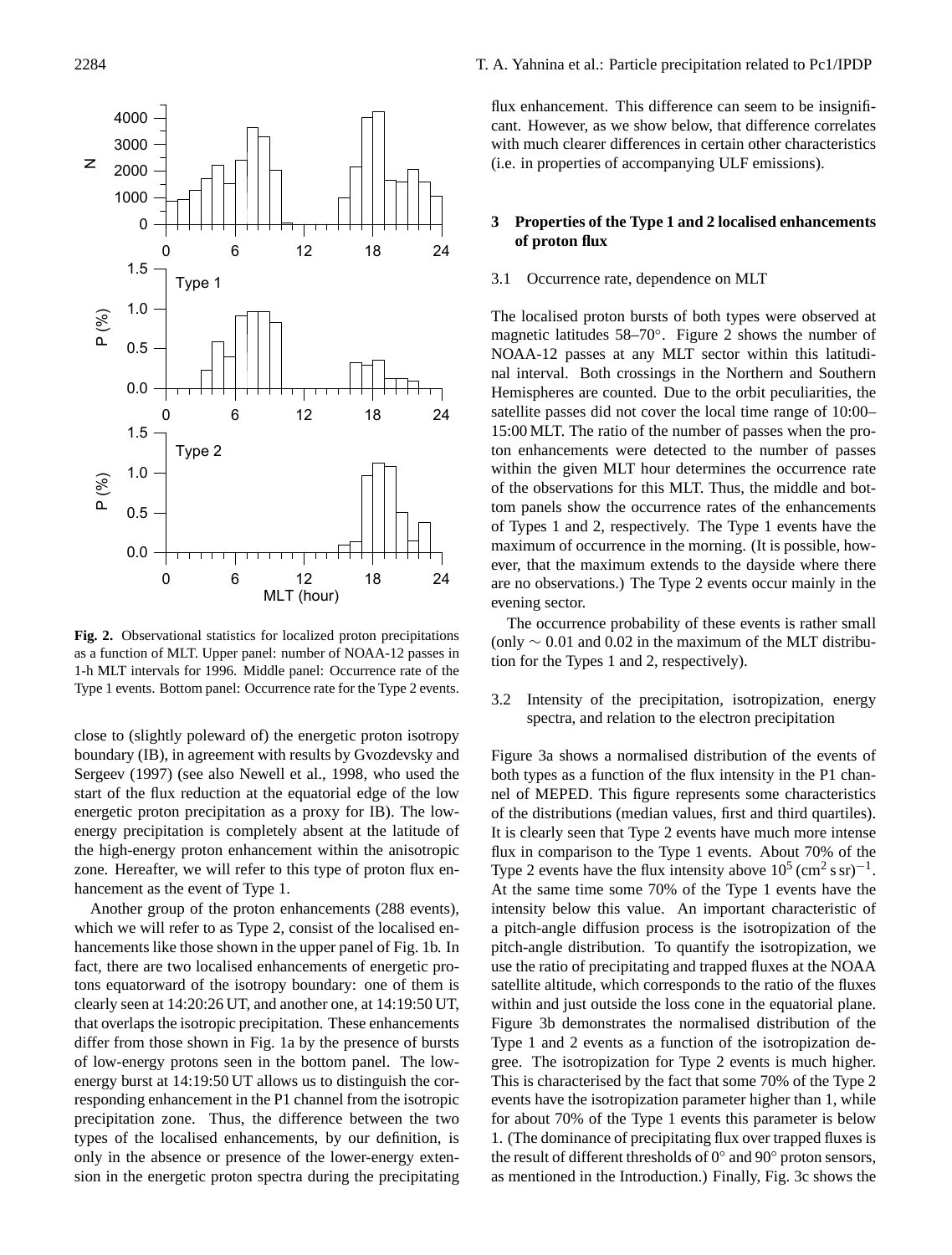isotropization parameter for the two precipitation types as a function of the precipitating flux.

To characterise the hardness of the precipitating particle spectra we considered the ratio of the flux intensity in channels P2 and P1. This ratio is the same for both types of precipitation in a wide range of the precipitating flux and is equal to about 0.1. Thus, both Type 1 and Type 2 spectra have a maximum in the energy range of the MEPED P1 channel (several tens of keV, see Introduction) and the flux decrease with increasing energy is similar for both types of events. However, the spectra of the Type 2 events are wider, and this relates, according to our definition, to the low energy extension of the spectra.

The Type 2 events are very often (82% of events) accompanied by localised precipitation of energetic electrons with energies > 30 keV. This association is much less typical for the Type 1 events (44% of the cases). Here we omit the corresponding figures for brevity; the examples of this relationship can be found in Yahnina et al. (2000, 2002).

#### 3.3 Relation to geomagnetic activity and substorms

The events of Types 1 and 2 are very different in terms of their relation to the geomagnetic activity. Figure 4a demonstrates this fact by correlation with the  $K_p$  index. The two upper panels show the numbers of Type 1 and 2 events observed in 1996 as functions of  $K_p$ . The middle panel represents the distribution of  $K_p$  indices for the entire year 1996. Finally, the two lower panels show the occurrence rates of the Type 1 and 2 events within every  $K_p$  interval (obtained by dividing the numbers in the upper panels by the corresponding number in the middle panel). The Type 1 events exhibit a clear tendency to be observed more often when  $K_p$  is smaller. The dependence of the Type 2 occurrence on  $K_p$  is opposite.

The dependence on the  $D_{st}$ -index shown in Fig. 4b confirms this tendency. This plot is constructed similar to Fig. 4a. Again, the occurrence rates for the two types of precipitation demonstrate the opposite dependences on  $D_{st}$ . Note that for the Type 2 events the extremely high values of the occurrence rate for bins  $-100 < D_{st} < -80$  nT (~30%) and 20 <  $D_{st}$  < 40 nT (~5%) are doubtful, due to poor statistics. There were only two events in the  $-100 \text{ nT}$  to −80 nT bin (both occurred during the magnetic storm of 13 January, the biggest storm in 1996), and only one event in the −40 nT to −20 nT bin.

Another important characteristic of the precipitation events is their relation to substorms. The appearance of energetic particle injections at geosynchronous orbit is often used as an indicator of substorm activity. We checked the available SOPA data from the LANL spacecraft and found that the Type 2 events were always preceded by the injection of the energetic protons. An example of such a relationship is shown in Fig. 5 for the case observed at 11:05:30 UT on 4 November. The NOAA data for this case are shown in Fig. 5a. Figure 5b presents the LANL spacecraft data. Just before the time of the Type 2 event detection the LANL 1995-084 and 1990-095 spacecraft situated in the evening



Fig. 3. Features of the localized proton precipitation. (a) Normalized distribution of the events as a function of the precipitating particle flux. Median value of the flux (large arrow), as well as first and third quartiles (small arrows) are indicated. **(b)** Normalized distribution of the events as a function of the  $J_{prec}/J_{tran}$  ratio. Median value of the izotropization parameter, as well as first and third quartiles are shown as above. **(c)** Dependence of isotropization parameter ( $J_{prec}/J_{trap}$ ) on the precipitating flux for events of Type 1 (circles) and Type 2 (crosses).

sector registered the energetic proton injection. Note that the MLT of LANL 084 was very close to the MLT of the NOAA-12 pass.

A comparison of a Type 1 event with the LANL data is shown in Fig. 6. The precipitation was detected on 1 November at about 05:40:42 UT at 9 MLT (Fig. 6a). Close to this time the LANL 1991-080 spacecraft was in the same MLT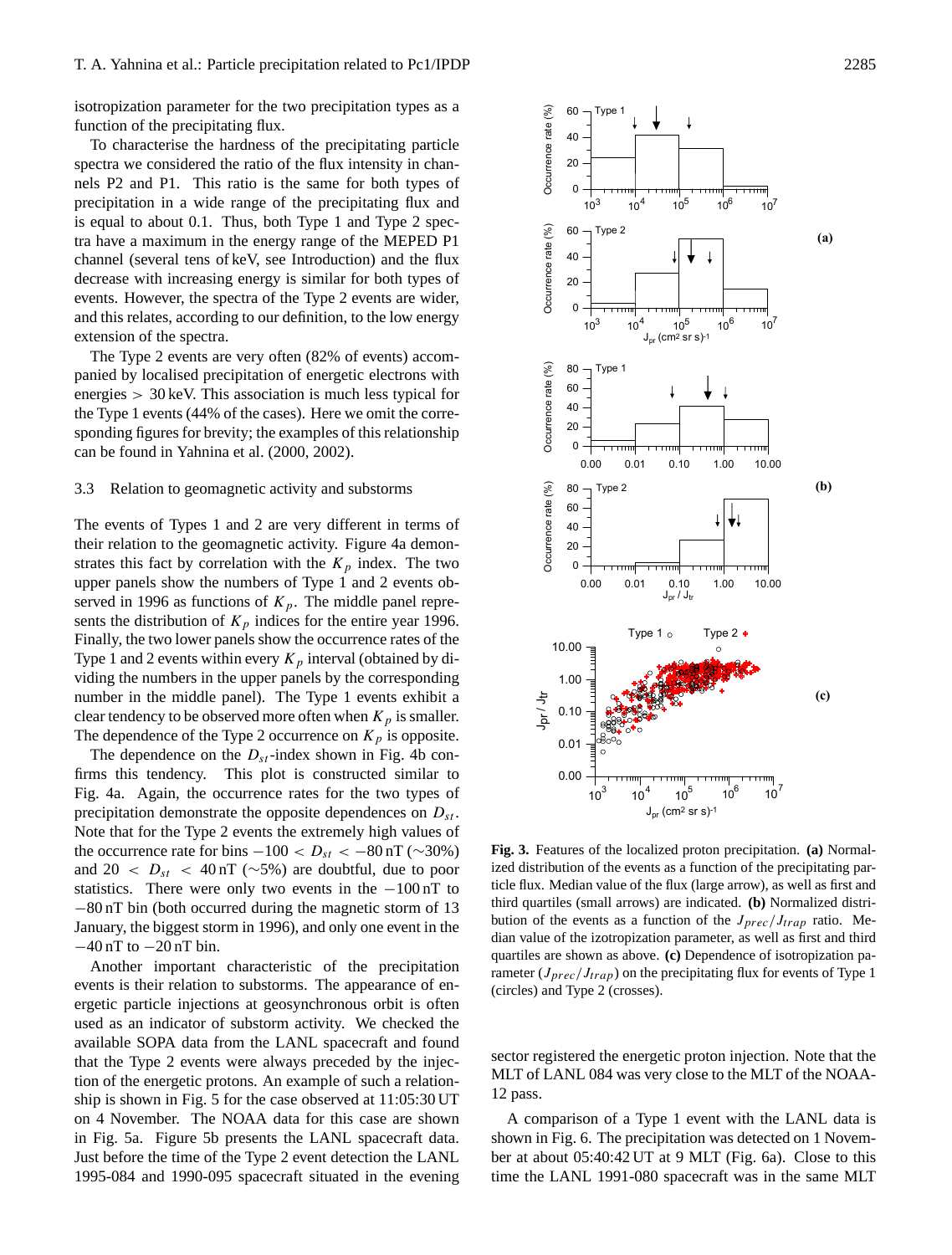

bottom: number of the Type 1 and 2 events as a function of the geomagnetic activity index, distribution of the index for 1996, occurrence **Fig. 4.** Occurrence rate of localized proton precipitations as a function of geomagnetic activity indices  $K_p$  (a) and  $D_{st}$  (b). From top to rate of the Type 1 and 2 event observations as a function of the index.

sector. Neither LANL 1991-080 nor 1994-084 registered any particle injections (Fig. 6b). The lack of particle injection at geosynchronous orbit holds true for all Type 1 events for which the LANL data are available.

3.4 Correspondence to the cold plasma at geosynchronous orbit

The data from LANL spacecraft enable us to compare the localised proton precipitation with the behaviour of the cold plasmaspheric plasma at the geosynchronous orbit. Figures 5c and 6c present the data from the MPA instrument on board spacecraft 084 and 080, respectively.

Figure 5c demonstrates a sharp enhancement of the cold plasma density in the equatorial plane in the region of 14– 18 MLT. The eastward edge of the enhancement is close to the meridian of the Type 2 event registration by the NOAA-12 satellite. Figure 6c shows the MPA data for the event of Type 1. There were no significant cold plasma density variations during the event and around. Moreover, the density was very small (few particles per  $\text{cm}^3$ ); this means that the plasmasphere was well inside  $6.6 R<sub>E</sub>$  and there was no radial expansion of plasmaspheric plasma to the location of the energetic proton precipitation source.

The statistics of the cold plasma observations by the LANL spacecraft during the Type 1 and 2 events are shown in Fig. 7. The comparison was done for those cases when both the LANL spacecraft and the NOAA satellites were in the same MLT sector. The upper (bottom) panel presents the cold plasma density observed during the Type 1 (Type 2) events. The difference is clear: the Type 1 events occur when there is no cold plasma increase at the geosynchronous orbit. In contrast, the Type 2 events occur when cold plasma density varies up to some tens of particles per  $\text{cm}^3$ .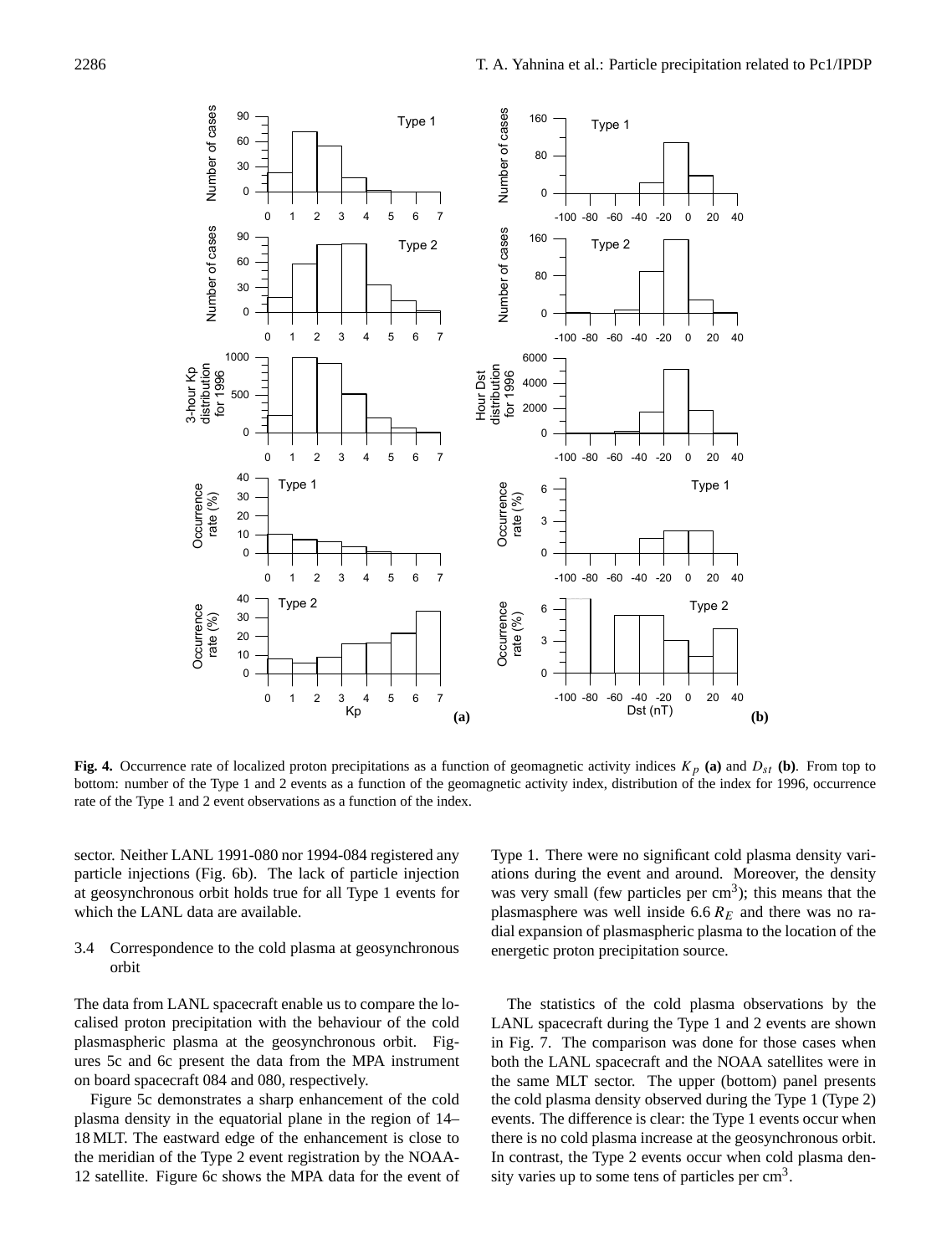

Figure 5d MLT range. **(d)** The daily spectrogram from SGO showing the dynamic spectra of geomagnetic variation in the range of 0.1–4 Hz. Arrow **Fig. 5.** The Type 2 event associated phenomena. **(a)** The NOAA-12 data showing the Type 2 event at 11:05:30 UT on 04 November 1996. **(b)** The SOPA instrument data showing the energetic proton fluxes on board the LANL spacecraft. The substorm injection is seen around 11:00 UT. Solid vertical line marks the time of the Type 2 event registration. On each panel a dashed vertical bar is plotted at the time for which the satellite was at local midnight. **(c)** The LANL MPA instrument data showing the cold plasmaspheric plasma increase in the 14–18 marks the time of the NOAA-12 pass. The spectrogram shows the IPDP pulsations around the time of the NOAA-12 observation of the localized proton flux enhancement.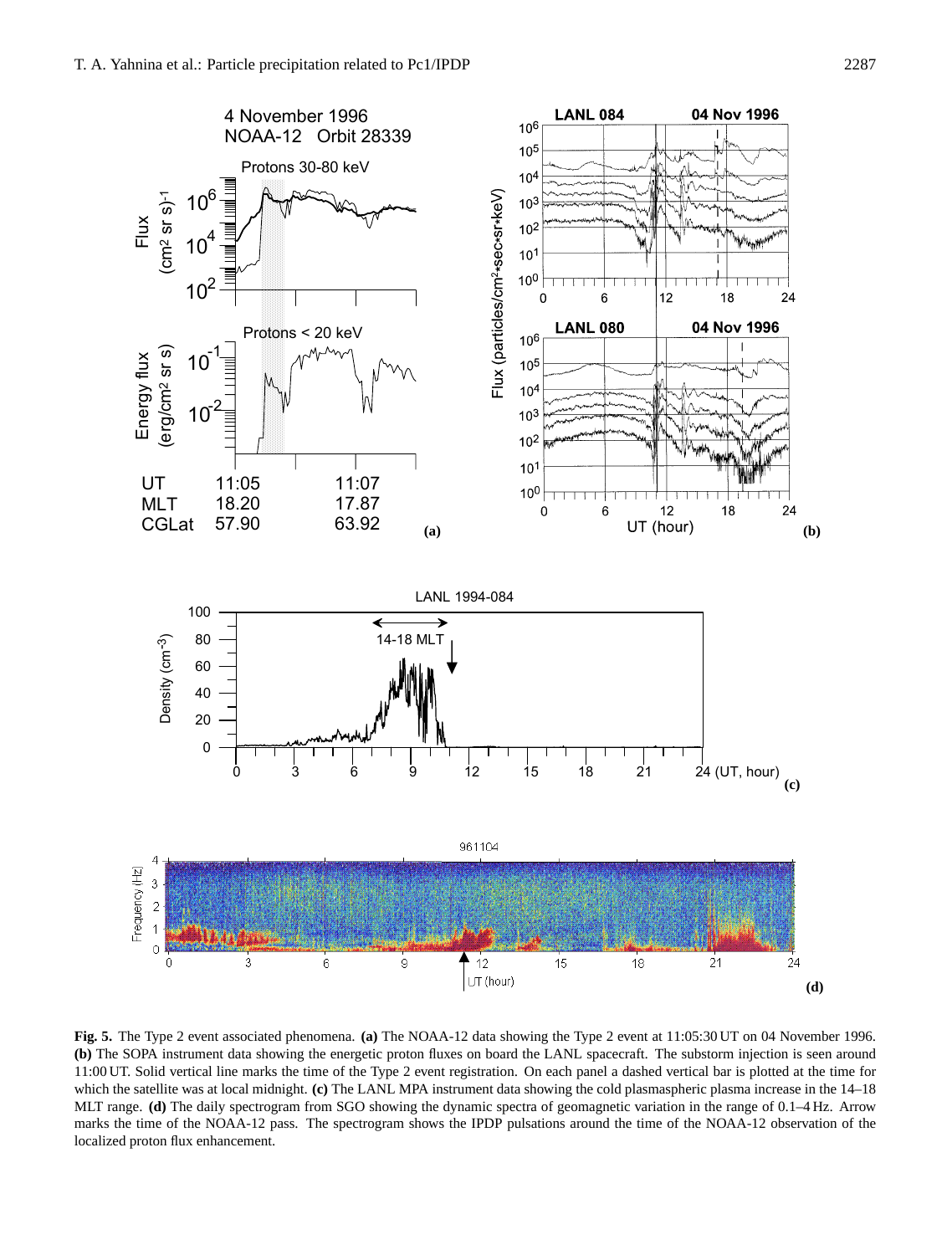

SGO showing the dynamic spectra of geomagnetic variation in the range of 0.1–4 Hz. Arrow marks the time of the NOAA-12 pass. The Pc1 **Fig. 6.** The Type 1 event associated phenomena. **(a)** The NOAA-12 data showing the Type 1 event at 05:40:42 UT on 01 November 1996. **(b)** The SOPA instrument data showing the energetic proton fluxes on board the LANL spacecraft. Only smooth variations are seen. **(c)** The LANL MPA instrument data showing the lack of cold plasmaspheric plasma at geosynchronous distance. **(d)** The daily spectrogram from pulsations are seen on the ground during the localized proton flux enhancement.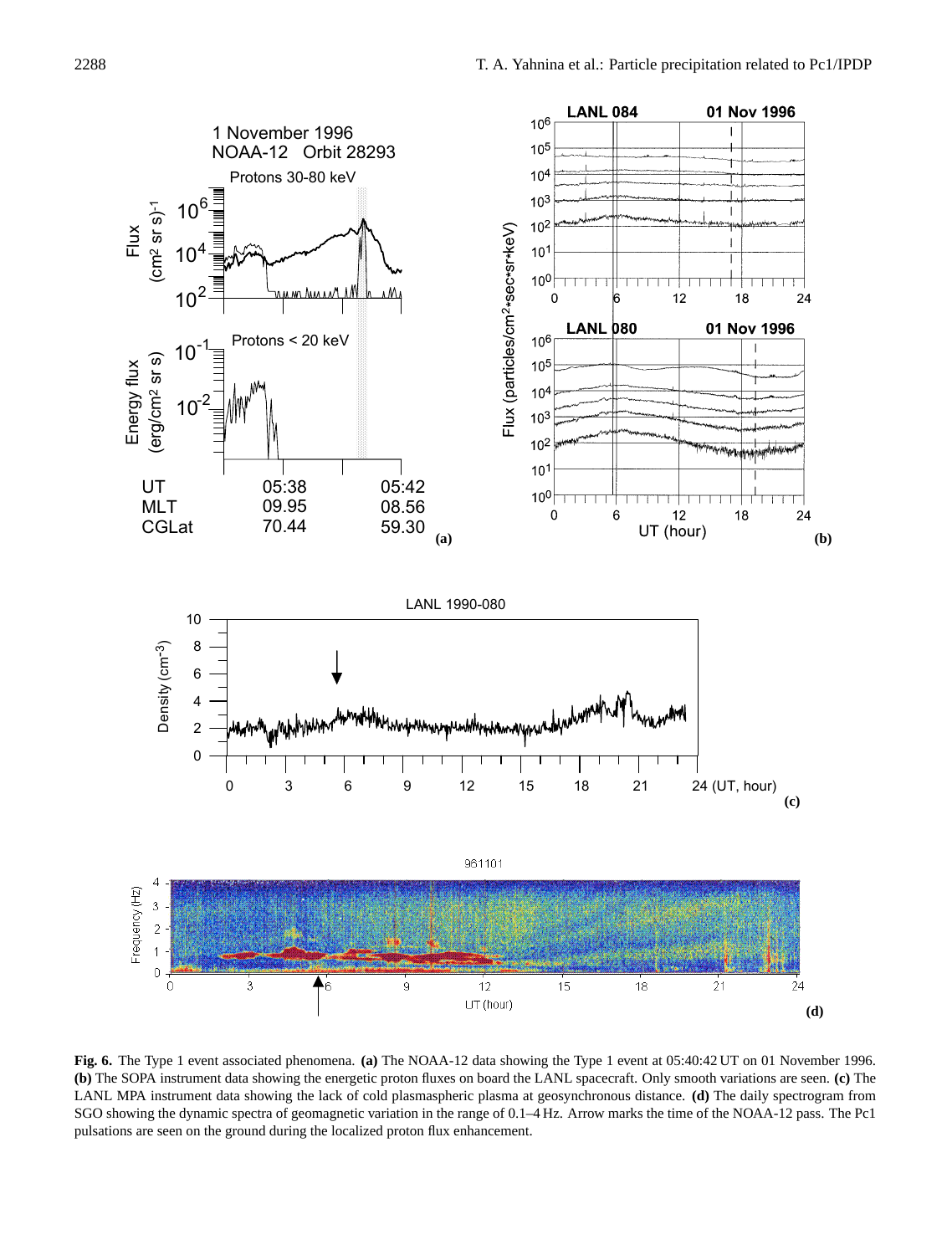## 3.5 Relation to Pc1 and IPDP

To check if the localised energetic proton enhancements of Type 1 and 2 do relate to the EMIC waves, we considered ground-based records of geomagnetic pulsations in the Pc1 range made at SGO. Figures 5d and 6d show the daily spectrogram of geomagnetic fluctuation in the range of 0.1–4 Hz. In each plot the arrow marks the time of the NOAA-12 pass shown in Figs. 5a and 6a. These figures demonstrate that during the localised proton precipitation, the ground station recorded geomagnetic pulsations. The pulsations were Pc1 during the Type 1 event and IPDP during the Type 2 event. To validate this relationship statistically, only those NOAA-12 passes that occurred within 2 h of MLT of SGO were selected. The selection produced 35 cases corresponding to the Type 1 enhancements and 61 cases for the Type 2 events. In 33 cases (94%), the Type 1 precipitation was accompanied by Pc1-2. For the remaining two cases we could not identify the pulsation type. Forty-six cases (75%) of Type 2 events were accompanied by IPDP, 13 cases (22%) were related to Pc1–2, and for two cases the type of pulsations was not identified.

#### **4 Summary**

We investigated two kinds of localised variations of energetic proton fluxes at low altitude within the anisotropic zone equatorward of the isotropy boundary. The common feature of these precipitation types is the presence of tens of keV precipitating protons measured by the MEPED instrument on board the NOAA satellite, but those events are distinguished either by the presence or absence of the low-energy component, as measured by the TED detector.

We found that the precipitation pattern containing the low energy component are more often isotropic and often accompanied by precipitation of high energy electrons. These precipitation events occur in the evening sector, under disturbed geomagnetic conditions, in association with energetic proton injections and significant increases in the cold plasma density at geosychronous orbit. The precipitation pattern is closely associated with IPDP.

The localised proton precipitation events without a lowenergy component are often anisotropic, and they are accompanied by the electron precipitation only in 44% of the cases. This precipitation occurs mostly in the morning-day sector, during quiet magnetic conditions, without substorm injections at geosynchronous orbit, and without any signatures of plasmaspheric plasma expansion to the geosynchronous distance. This precipitation pattern closely relates to Pc1.

### **5 Discussion**

As mentioned in the Introduction, some features of the localised enhancements of the energetic proton flux at low altitudes have been studied by Lundblad and Søraas (1978), Søraas et al. (1999), Yahnina et al. (1998, 2000, 2002). These



0 4 8 12 16 20 24 Density (cm -3 )

10

20

0

10

Normalized occurrence (%)

occurrence (%) Normalized

20

authors established the main morphological characteristics of the phenomenon, including the latitudinal width of the flux enhancements, their dependence on the geomagnetic storms, the MLT dependence, etc. Lunblad and Søraas (1978) and Søraas et al. (1999) noted the correlation of the enhancements (mainly in the locally trapped flux) with observations of the SAR arcs, while Yahnina et al. stressed the relationship between the localised energetic proton precipitation and structured Pc1 pulsations seen on the ground. Note that Yahnina et al. (2000, 2002) considered the precipitation pattern just the same as the Type 1 events described here (without precipitating low energy fluxes measured by the TED instrument, see, for example, Fig. 1 in Yahnina et al., 2000).

Søraas et al. (1999) concluded that localised enhancements of precipitating protons that were observed during the main phase of the geomagnetic storms occurred in the evening sector. The enhancements during the main phase were often associated with precipitation of energetic electrons. In contrast, the localised enhancements that were observed during the recovery phase tended to occur in the dayside and did not contain either energetic electrons or low-energy proton precipitation. This is in general agreement with the findings presented in this paper. Indeed, the Type 2 events, which have a maximum occurrence in the evening sector, are observed mainly during large negative  $D_{st}$ , which is associated with the main or early recovery phase of a geomagnetic storm. The Type 1 events are observed during small  $D_{st}$ ; this corresponds to the late recovery

Type 2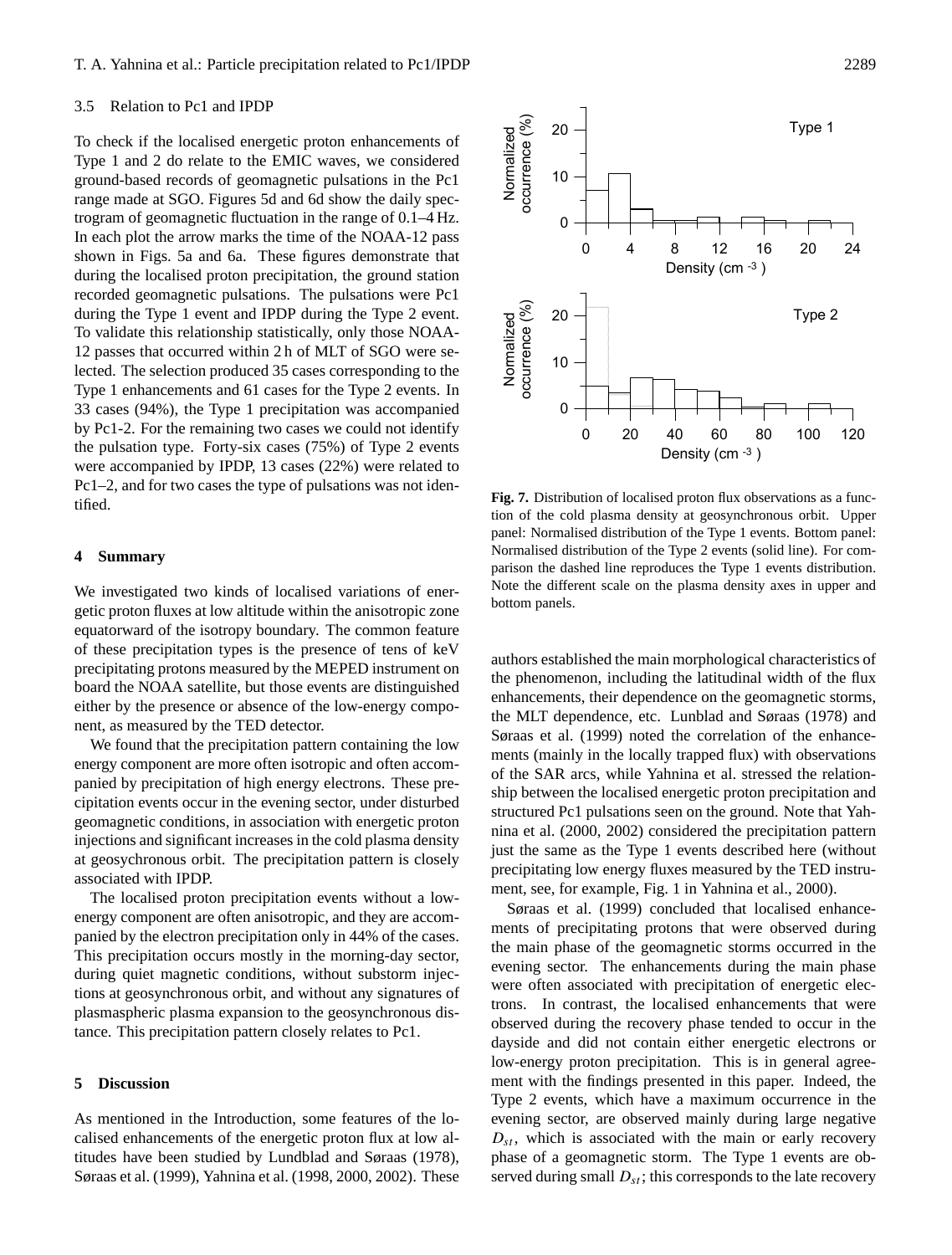phase or quiet geomagnetic conditions.

Søraas et al. (1980) described a few cases of localised energetic proton precipitation detected on board the ESRO-1A satellite in the evening sector and related those events to IPDPs observed on the ground. Our statistics of the Type 2 events is in agreement with their findings.

Our study clearly indicates that precipitation of Types 1 and 2 are, respectively, counterparts of the Pc1 and IPDP pulsations observed on the ground. Thus, the precipitation of both types manifests the operation of the ion-cyclotron instability (but in different magnetospheric conditions) and marks the field lines of the wave-particle interaction source region.

Bräysy et al. (1998) considered EMIC waves during geomagnetic storms using the low-altitude Freja satellite data. These authors found that during the main phase of the geomagnetic storm the EMIC waves were more intense and they were located in the evening MLT sector, in contrast to the pre-storm and recovery phases, when the amplitudes of the EMIC waves were smaller and the waves were observed in the morning-day sectors. These findings are in agreement with the results by Erlandson and Ukhorskiy (2001), who investigated the EMIC waves observed by the DE-1 satellite near to the equatorial plane. They found statistically that more intense EMIC waves occur in the evening sector. One may expect that more intense waves scatter the particles more effectively and produce more intense and isotropic precipitation. This agrees very well with our division of the localised proton enhancements into those related to Pc1 and IPDP. The IPDP related proton fluxes are more intense in comparison with those related to Pc1; they are more isotropic and their energy spectra are wider. Finally, the IPDP related proton precipitation does occur in the evening MLT sector during high levels of geomagnetic activity. Thus, their morphology is similar to that established for the intense EMIC waves. The same holds true for the correlation of the precipitation related to Pc1 and less intense EMIC waves observed at the recovery phase.

Bräysy et al. (1998) noted that intense EMIC waves during the main phase of the storm did not correlate with groundbased Pc1 pulsations. Perhaps, this apparent contradiction might be explained by our findings which show that in the evening sector, during geomagnetic disturbances, the EMIC waves are associated with IPDP, and not Pc1. Weaker EMIC waves during the recovery phase in the morning-day sector are detected on the ground as Pc1. Note that, because of the localised nature of the source and the fast motion of the satellite across the source field lines, the EMIC waves detected by the low-altitude satellites have a small duration (e.g. Iyemori and Hayashi, 1989; Mursula et al., 1994; Erlandson and Anderson, 1996; Bräysy et al., 1998). Thus, it is hard to distinguish between IPDP and Pc1 from the space (low-altitude) wave measurements.

The probability of observing Pc1/IPDP related precipitation is small (∼1% and 2%), respectively. Note that Erlandson and Ukhorskiy (2001) found that the EMIC waves have an occurrence rate of the same order, and it is higher during storm time than during quiet conditions. This agrees with the

fact that IPDPs are observed during disturbances, and Pc1s are mainly observed during geomagnetically quiet periods.

The difference between the Type 1 and 2 precipitation energy spectra is also explained by their different relationship to the geomagnetic disturbances. IPDP are observed during particle injections, i.e. when the density of energetic protons is higher and the mean energy is lower. Typical mean energies of quiet-time ring current protons is about 100 keV, while during the main phase it can decrease to about 20– 30 keV (e.g. Hamilton et al., 1988). This enables the participation of lower-energy protons in the wave generation and pitch-angle diffusion. Higher-energy particles can be influenced by waves excited by lower-energy ones, since they satisfy the resonance condition  $\omega - \Omega_H = kv_{\parallel}$ , with the same waves at some distance from the equatorial generation region, i.e. at higher geomagnetic latitudes (e.g. Bespalov and Trakhtengerts, 1986). This influence increases with the wave energy density, which is directly related to the number density of ring-current ions. Therefore, the energy range of particles involved in the interaction increases as their number density increases. During a recovery phase, the characteristic energy of protons generating the waves increases, and their number density decreases. Consequently, the emissions are weaker and are generated in a narrower frequency band, resonant only with the dominant component of proton energy.

Keeping in mind the duration of the ground Pc1 pulsations, one may conclude that the Pc1 source typically operates for several hours. In such case, the small probability of observing Pc1 related precipitation at low altitudes means that the Pc1 source is longitudinally confined (see also the discussion in Yahnina et al., 2000, 2002). The duration of the IPDP events is relatively small (few tens of minutes). This may also be the reason for the low occurrence rate  $(\sim 2\%)$ of the related precipitation events. The localised nature of the EMIC wave source at the boundary of the cold plasmaspheric plasma follows, not only from the observations, but also from the self-consistent consideration of the interaction of the ring current ions and cyclotron waves (Trakhtengerts et al., 1997).

The details of the Pc1 and IPDP dynamic spectra formation are still unclear (see, Kangas et al., 1998 for a comprehensive discussion and references). However, we believe that the difference between the spectra of these two types of the EMIC waves is directly related to different conditions in the source region. Our data show that the conditions during the IPDP-related precipitation are non-stationary. These data imply (Fig. 5) that the IPDP source operates when and where the newly injected and westward-drifting hot proton cloud meets a boundary of the dense plasmaspheric plasma (see, also Horita et al., 1979; Søraas et al., 1980). This happens in the evening sector in the region of the plasmaspheric bulge or detached tail-like structure, as evidenced by the MPA data. The duration of the IPDP event can be related to the longitudinal size and structure of the injected proton cloud. The presence of the low energy component in the proton precipitation may relate to the enhanced cold plasma density. The Pc1 generation seems to be a quasi-steady process. It sug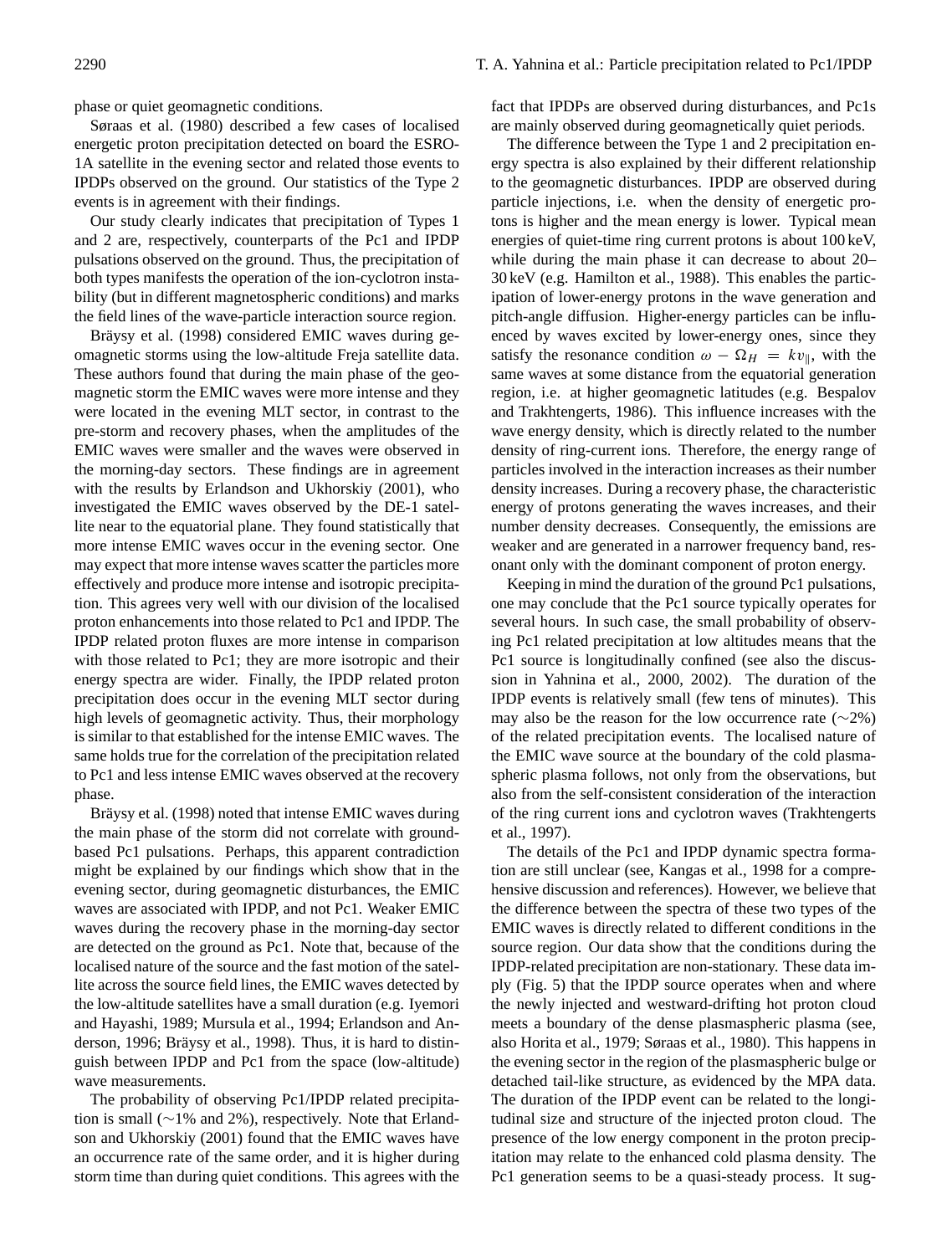gests the existence of a long-lived cold plasma inhomogeneity (a cold plasma cloud or tube) within the geosynchronous orbit, which is in permanent interaction with the ring current population. It is quite possible that there exists several such inhomogeneities (Pc1 sources); in such case one may expect multi-band Pc1 on the ground (see discussion in Yahnina et al., 2000).

Note that, besides the magnetospheric source region, the ionosphere can also play an important role in the formation of the dynamic spectra of ULF 0.1–5 Hz waves, due to their frequencies being close to the eigenfrequencies of the ionospheric Alfvén resonator (IAR; see Belyaev et al., 1984; Trakhtengerts et al., 2000a). Kleimenova et al. (1995) concluded that the IPDP pulsations typically coincide in latitude with the position of the main ionospheric trough. On this basis they supported the idea that the wide spectrum typical for IPDP is formed under disturbed conditions, since the IAR influence is insignificant (i.e. the IAR quality is low and/or the eigenfrequencies are higher than the pulsation frequency). On the contrary, Pc1 pearls are formed where the reflecting ionosphere forms a good Alfvén resonator, which is more typical for quiet conditions. Such arguments were used also by Trakhtengerts et al. (2000b), to explain why Pc1 pearls and spectral resonance structures in magnetic background noise exhibit the same anticorrelation with solar activity.

The fact that the presence of energetic electrons is associated with proton precipitation is puzzling. In contrast to Søraas et al. (1999), who found the enhancement of the > 300 keV electrons associated with proton precipitation bursts only during the main phase of a geomagnetic storm, we detected the electron precipitations at energies > 30 keV in 44% of the Type 1 events (occurring mainly during the late recovery phase and quiet conditions) and in more than 80% of the Type 2 events, which occur during early recovery. It was suggested (Thorne and Kennel, 1971) that ion cyclotron waves can precipitate the relativistic electrons  $(E \approx 1 \text{ MeV})$ , but this theory is hardly applicable to the 30keV particles. Nevertheless, the fact that proton and electron precipitation may be coincident explains the experimental result by Pikkarainen et al. (1986), who found the correlation between the IPDP events and riometer absorption, which is evidently due to energetic electron precipitation. We suggest that energetic electrons may be precipitated due to the cyclotron resonant interactions with whistler waves in the ELF/VLF range, excited at and guided by the same coldplasma inhomogeneities as the EMIC waves that scatter the ring current protons.

#### **6 Conclusion**

We found specific precipitation patterns which seem to be the particle counterparts of geomagnetic pulsations Pc1 and IPDP. These patterns exhibit a different morphology, which correlates very well with the known features of the Pc1 and IPDP pulsations observed from the ground and with the morphology of the EMIC waves observed in space. We showed that the two precipitation patterns appear under different magnetospheric conditions, and this can be the reason for their morphological differences.

The finding that the precipitation patterns are related to the ion-cyclotron waves fills the long-existent gap in the study of the interaction of the ring current population and ioncyclotron waves. The characteristics of the precipitation can be useful for a better understanding of the magnetosphereionosphere processes, including the losses of the ring current particles and the ionosphere modification induced by the precipitation. The later may play a role in the formation of bouncing Alfvén wave packets (Belyaev et al., 1984).

*Acknowledgements.* The work was supported by INTAS (grant 99- 0335) and by Russian Foundation for Basic Research (grant 01-05- 64437). The Russian co-authors acknowledge the support from the Division of Physical Sciences of the Russian Academy of Sciences (program DPS-16). The NOAA POES program is supported by the National Oceanic and Atmospheric Administration and the National Environmental Satellite, Data, and Information Service.

Topical Editor T. Pulkkinen thanks R. Erlandson and N. Kleimenova for their help in evaluating this paper.

## **References**

- Bame, S. J., McComas, D. J., Thomsen, M. F., Barraclough, B. L., Elphic, R. C., Glore, J. P., Gosling, J. T., Chavez, J. C., Evans, E. P., and Wymer, F. J.: Magnetospheric Plasma Analyzer for Spacecraft with Constrained Resources, Rev. Sci. Instr., 64, 1026, 1993.
- Belian, R. D., Gisler, G. R., Cayton, T., and Christensen, R.: High-Z Energetic Particles at Geostationary Orbit During the Great Solar Proton Event Series of October 1989, J. Geophys. Res., 97, 16 897, 1992.
- Belyaev, P. P., Polyakov, S. V., Rapoport, V. O., and Trakhtengerts, V. Yu.: On the fine structure of the Alfvén maser radiation, Geomagn. Aeron., 24, 2, 242–248, 1984.
- Bespalov, P. A. and Trakhtengerts, V. Yu.: The cyclotron instability in the Earth radiation belts, in: Reviews of Plasma Physics, edited by Leontovich, M. A., Plenum, N.Y., 10, 155–192, 1986.
- Bespalov, P. A., Demekhov, A. G., Grafe, A., and Trakhtengerts, V. Yu.: On the role of collective interaction in asymmetric ring current formation, Ann. Geophysicae, 12, 422–430, 1994.
- Bräysy T., Mursula, K., and Marklund, G.: Ion cyclotron waves during a great magnetic storm observed by Freja double-probe electric field instrument, J. Geophys. Res., 103, 4145–4155, 1998.
- Christon, S. P., Mitchell, D. G., Williams, D. J., Huang, C. Y., Frank, L. A., and Eastman, T. E.: Energy spectra of plasma sheet ions and electrons from  $\sim$  50 eV/e to  $\sim$  1 MeV during plasma sheet temperature transitions, J. Gephys. Res., 93, 2562–2572, 1988.
- Christon, S. P., Williams, D. J., Mitchell, D. G., Frank, L. A., and Huang, C. Y.: Spectral characteristics of plasma sheet ion and electron populations during undisturbed geomagnetic conditions, J. Geophys. Res., 94, 13 409–13 424, 1989.
- Cornwall, J. M.: Cyclotron instabilities and electromagnetic emission in the ultra low frequency ranges, J. Geophys. Res., 70, 61– 70, 1965.